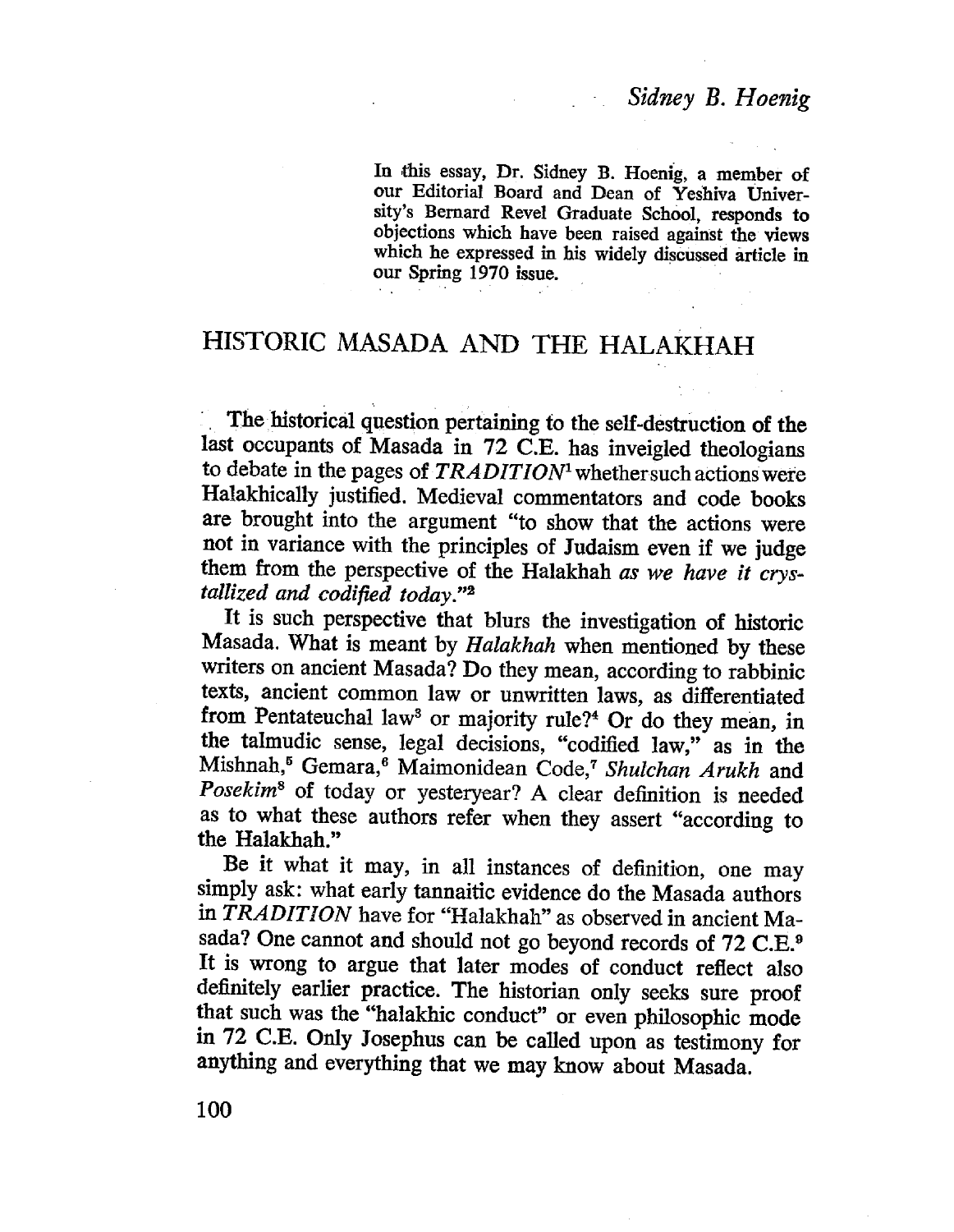## Historic Masada and the Halakhah

It is therefore futile to speak of Masada as related to any "halakhah" drawn from texts, opinions, decisions and notions of times after 72 C.E. Were these *TRADITION* authors to have called their essays, "The Masada occupants according to their Philosophies,"<sup>10</sup> their writings would have been in the purview of correct historical research and not wishful thinking and conjecture, fantasy and pilpul. "Halakhah" does not belong here.

What concerns the present writer is only the historic truth of the events of Masada, as revealed by the available primary sources. One cannot deduce this from Bible phrases, tannaitic quotes, medieval comments and late rabbinic codes. Josephus is the only source; it is only through him that we can make any judgment on Masada.

A simple re-reading of Josephus' survey of the "four sects" in the Second Commonwealth period will establish the correct perspective and answer the question: were the occupants indeed martyrs? One should not read Josephus with the methodology and hermeneutics of the Talmud. The student can only interpret Josephus in the light of that historian's own statements, environment and background.

It should be first emphasized that all the TRADITION writers mention "Zealots" in their zeal to describe the occupants of Masada. This is erroneous.<sup>11</sup> There were no Zealots in Masada. It was occupied solely by the Sicarii.<sup>12</sup> The term Zealots is never mentioned in the narrative of Masada whereas Sicarii is. The two factions were not at all identical. Added evidence for this is Josephus' report that the Zealots summoned the Idumeans to aid them in the siege of Jerusalem and they (the Idumeans) are called "allies of the Zealots."<sup>13</sup> On the other hand, it is narrated that the Idumeans, going forth to battle Simon ben Giora, left the mass of the population to protect their property against the incursions at Masada and they met Simon at the frontier.<sup>14</sup> In other words, the Zealots were allies of the Idumeans whereas the Sicarii in Masada were their enemy.

Simon ben Giora had at first joined the occupants of Masada but they regarded him with suspicion for he was aspiring to despotic power and cherished ambition.<sup>15</sup> He sought to be a lord, contrary to the philosophy of the Sicarii of "no lordship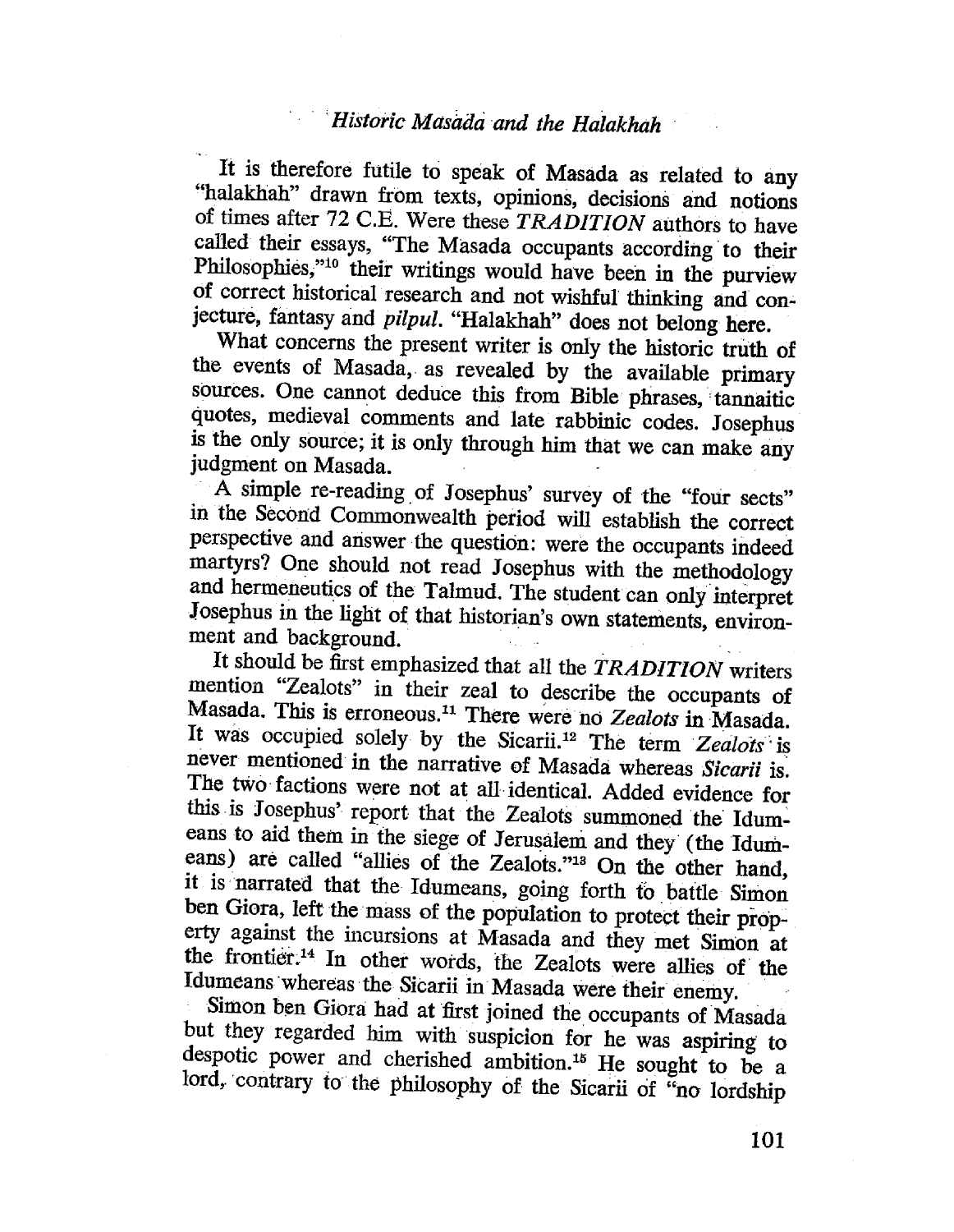of man over man." He fought against the Zealots in Jerusalem.16 No mention is made of the Sicarii battling in or for Jerusalem. Josephus notes that the efforts of Simon "to tempt them (the occupants of Masada) to greater enterprises were unsuccessful, for the Sicarii had grown accustomed to the fortress and were afraid to venture from their lair."<sup>17</sup> The Sicarii, being fearful, remained in their place of refuge - Masada. They did not protect or battle for Jerusalem.

It should also be recognized that Josephus was not concerned particularly with delineating religious observances and belief. He planned a book on the subject but such is not extant.<sup>18</sup> His history deals only with *political* aspects; his "philosophies" on the factions as related to these aspects are only corrolaries.

In his Bellum Judaicum (written c. 73 C.E.) Josephus narrates the events of the time when Coponius came; this was after Archelaus' expulsion (c. 6 C.E.). Josephus wrtes: (II, 118):

Judas the Galiean incited his countrymen to revolt upbraiding them as cowards for consenting to pay tribute to the Romans and tolerating mortal masters after having God for their Lord. This man was a Sophist who foundçd a sect of his own, having nothing in common with the others.

Immediately thereafter in ths context Josephus described the other three philosophies - Essenes, Sadducees and Pharisees. The three sects are again mentioned when Josephus wrote his Antiquities (c. 93 C.E.). He refers to them in Antiquities 13. S. 9. because he tells of the appointment of Jonathan the Hasmonean as High Priest. This ruler was the fist sacerdotal prince who was not of the family of Zadok. Diferences of opinon arose among the sects about his eligibility to office and the political problem caused Josephus to mention the various sects at this point in the historic narrative.

In Antiquities 13. 10. 5. Josephus tells of the rift between John Hyrcanus and the Pharisees. The basic political controversy is also revealed in Talmud Kiddushin 66b: "Enough for you is the crown of kingship; leave the crown of priesthood to the seed of Aaron."

In Antiquities 18. 1. 7 (23) Josephus repeated what he wrote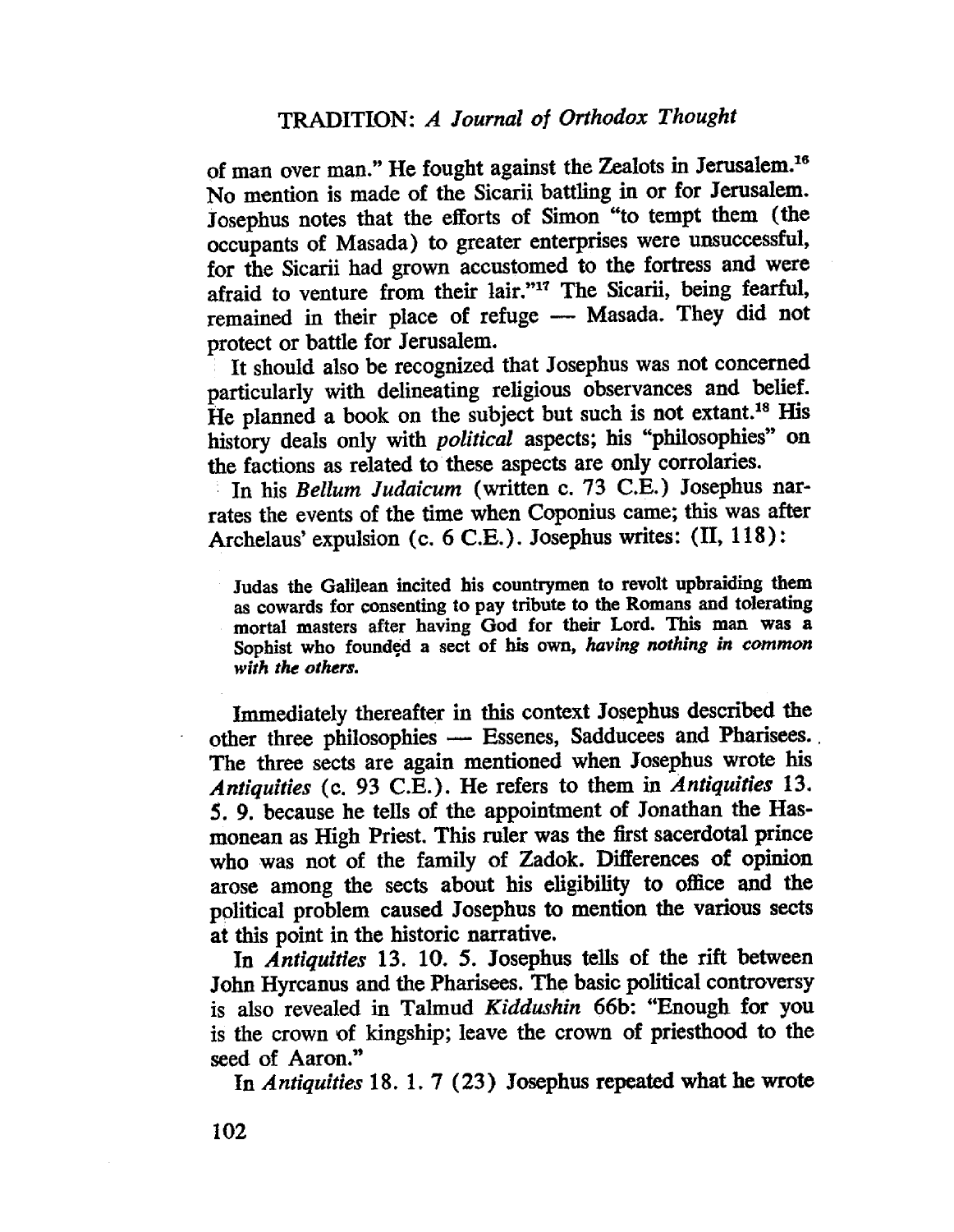### Historic Masada and the Halakhah

in Bellum Judaicum about Coponius; there again he mentioned the Pharisees, Sadducees, and Essenes, but added to these remarks a note on the Fourth Philosophy.

As for the fourth of the philosophies Judas the Galiean set himself up as leader of it. This school agrees in all other respects with the opinions of the Pharisees except that they have a passion for libert that is unconquerable since they are convinced that God alone is their leader and master.

They think little of submitting to death in unusual forms and permitting vengeance to fall on kinsman and friend if only they may avoid caling any man master.

The description of the Fourth Philosophy, given in Antiquities, had first been fully elaborated upon in Bellum Judaicum II, 254, where the historian told of Felix, the procurator, who crucified brigands. Here Josephus described the Sicarii as those "who committed murders in broad daylight in the heart of the city. The festivals were their special seasons when they would mingle with the crowd, carrying short daggers concealed under their clothing with which they stabbed their enemies."

Can anyone deny that the victims of the Sicarii at these festivals were their own Jewish brethren?

The reader will recognize from the analysis given above that Josephus' various narratives of the sects always pertain to some political background. It is in such texts that the historian also stressed the factional philosophies, because therefrom did the attitude of the differing groups toward Fate and God, immortality and future reward. and life stem. The perspective of each "philosophy" served as a justification for the mode of action toward the incumbent rulers.

Specifically, Josephus remarks:

The Pharisees attribute everyhing to Fate and God . . . The Sadducees do away with Fate altogether and remove God beyond (BJ 2. 164). The Essenes held that everyone must "ever keep faith with all men, especially with the powers that be, since no ruler attains his office save by the will of God"  $(BJ 2. 140)$ .

These sources in all instances reveal that though the sects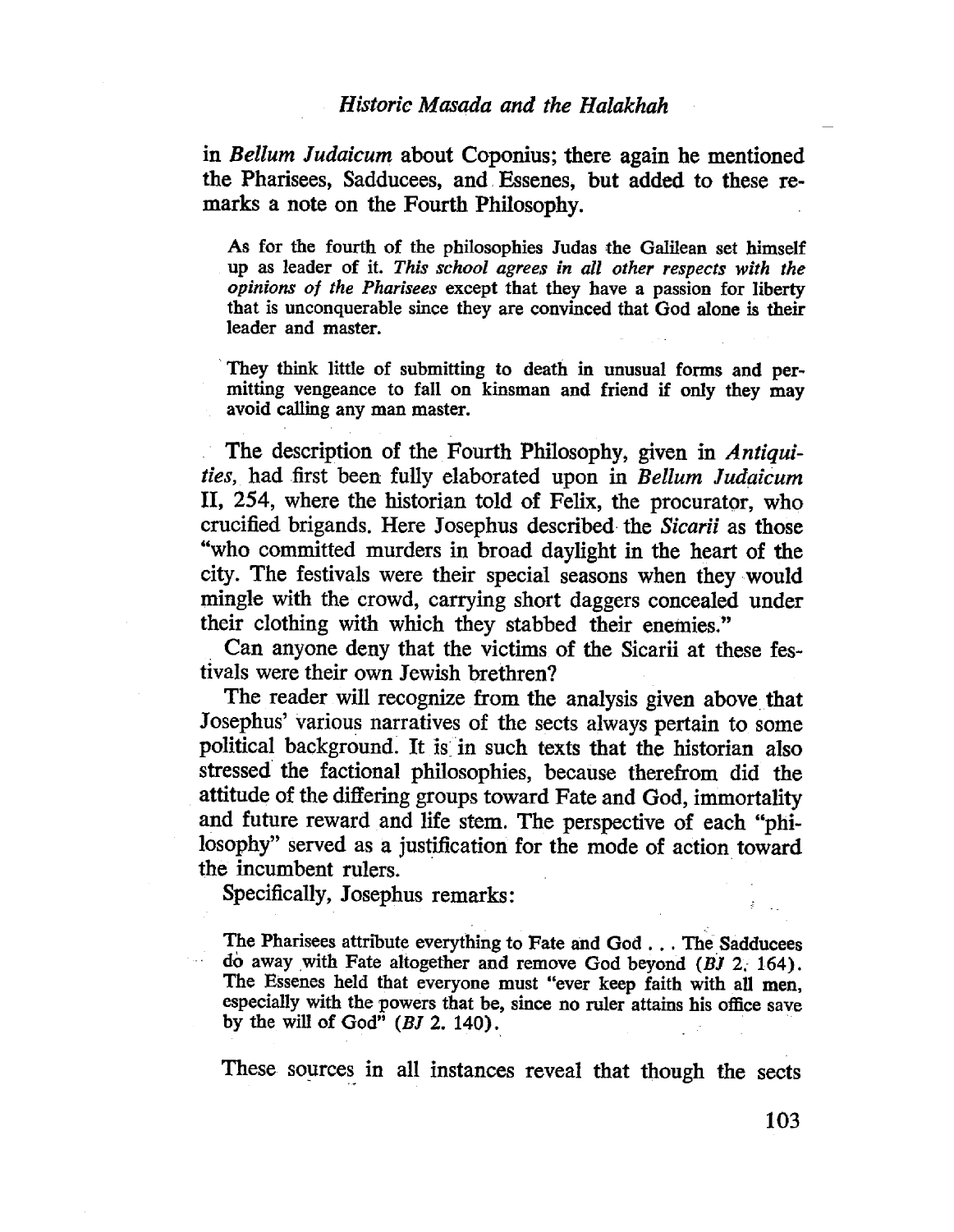disagreed about Fate and God, yet all of the three parties at the same time did not deny human rule. But, as to the Sicarii, Josephus noted:19

This school agrees in all other respects with the opinions of the Pharisees, except that they have a passion for liberty that is almost unconquerable, since they are convinced that God alone is their leader and master.

. On the one hand Josephus noted that the Sicarii "have nothing in common with the others"<sup>19a</sup> and, on the other, "that this school agreed in all other respects with the opinions of the Pharisees."<sup>20</sup> This is not at all contradictory, as may be apparent at first.<sup>20a</sup> The Sicarii *agreed with the Pharisees* that "in each action Fate cooperates and that the soul is imperishable." They opposed the Pharisees and the other sects only on the attitude toward mortal rulers. In this philosophy, the Sicarii "have nothing in common" with the other groupings.

The Sicarii did not believe in human leadership (as did the Sadducees, Pharisees, and Essenes). The three sects believed in temporal authority. The only difference was that the Sadducèes stressed aristocracy, the Pharisees democracy (government of the people  $-\neq$  demos), and the Essenes, though self centered, respected any ruler, since he was appointed by God. But the Sicarii "had nothing in common" with all of these. In the matter of political ruledom they were *anarchists*, denying any mortal ruler.

. As noted above, the Sicari agreed. with the Pharisees in the beliefs of future reward and punishment and that the soul is imperishable. This belief too influenced their action. With their passion for liberty and with the belief that everything was controlled by fate, they held strongly that the future was more important than the present. Thus they became "defeatists," particularly when confronted realistically with the problems of "present-day" living. This defeatist attitude they displayed in Masada and hence committed suicide, showing their cowardice in not facing the situation of the present, as it was before them.

This is especially enunciated in Eleazar's speeches: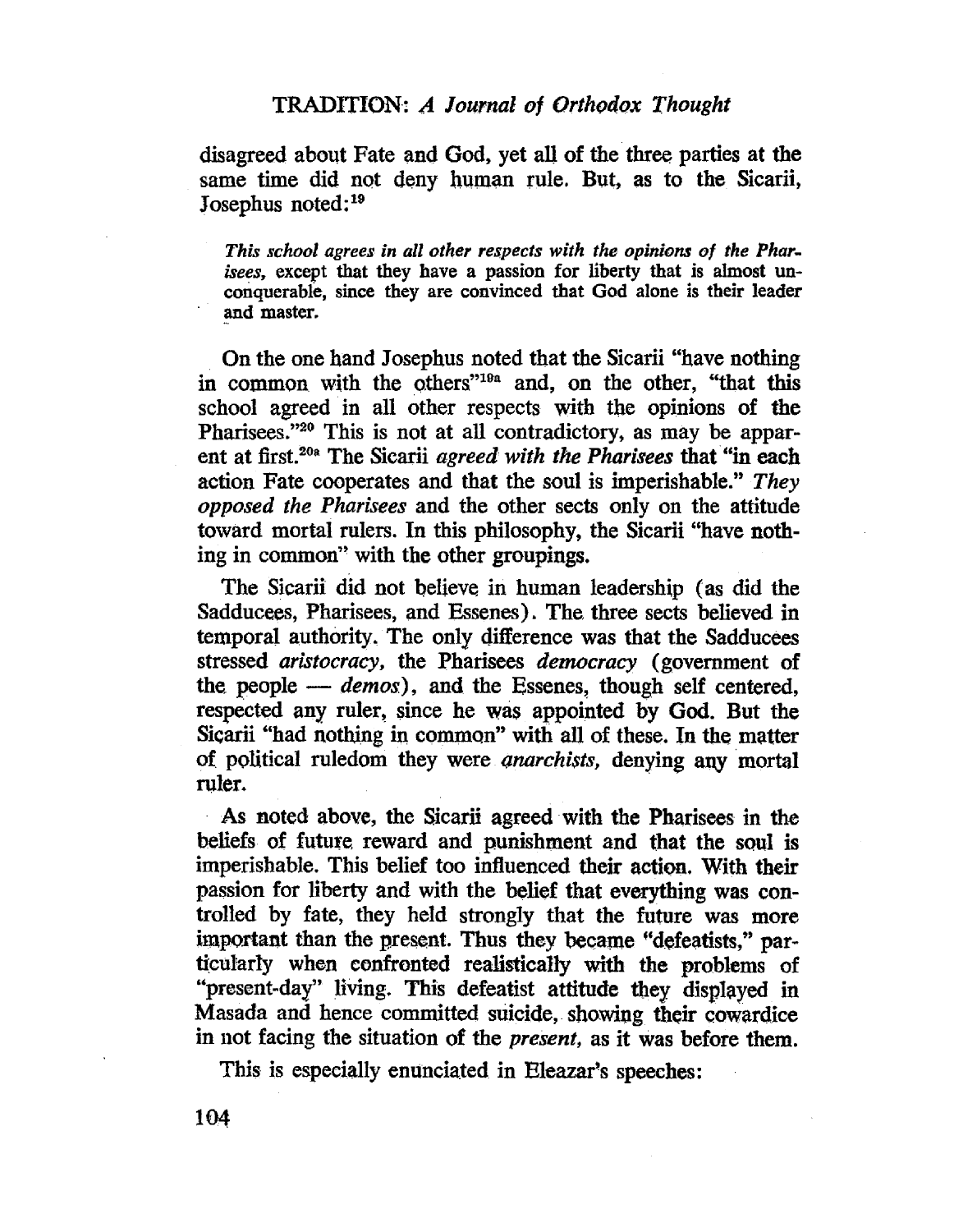#### Historic Masada and the Halakhah

Maybe, indeed, we ought from the very first-when, having chosen to assert our liberty, we invariably experienced such hard treatment from one another, and still harder from our foes-we ought, I say, to have read God's purpose and to have recognized that the Jewish race, once beloved of Him, had been doomed to perdition. For had He continued to be gracious, or but lightly incensed, He would never have overlooked such wholesale destruction or have abandoned His most holy city to be burnt and razed to the ground by our enemies.<sup>21</sup>

For not even the impregnable nature of this fortress has availed to save us; nay, though ample provisions are ours, piles of arms, and a superabundance of every other requisite, yet we have been deprived, manifestly by God Himself, of all hope of deliverance. For it was not of their own accord that those flames which were driving against the enemy turned back upon the wall constructed by us;' no, all this betokens wrath at the many wrongs which we madly dared to inflict upon our countrymen. The penalty for those crimes let us pay not to our bitterest foes, the Romans, but to God through the act of our own hands.<sup>22</sup>

For from of old, since the first dawn of intelligence, we have been continually taught by those precepts, ancestral and divine-confirmed by the deeds and noble spirit of our forefathers-that life, not death, is man's misfortune. For it is death which gives liberty to the soul and permits it to depart to its own pure abode, there to be free from all calamity.2S

It is by God's will and of necessity that we are to die. For long since, so it seems, God passed this decree against the whole Jewish race in common, that we must quit this life if we would not use it aright. Do not attach the blame to yourselves, nor the credit to the Romans, that this war with them has been the ruin of us all; for it was not their might that brought these things to pass, but the intervention of some more powerful cause has aforded them the semblance of victory.24

It is correct that "both the Pharisees and the Sicarii shared the passion for liberty."<sup>25</sup> But it must be stressed that the Pharisees applied their passion only when the Torah was in jeopardy, whereas the Sicarü applied their passion for God's Lordship as in a frenzy, politically waylaying high priests, Roman rulers. and kinsmen to unfold their political philosophy. The Essenes who were essentially individualists, averse to the general community, and separatists living in their own communes, also stressed God's mastery: "After God they held most in awe the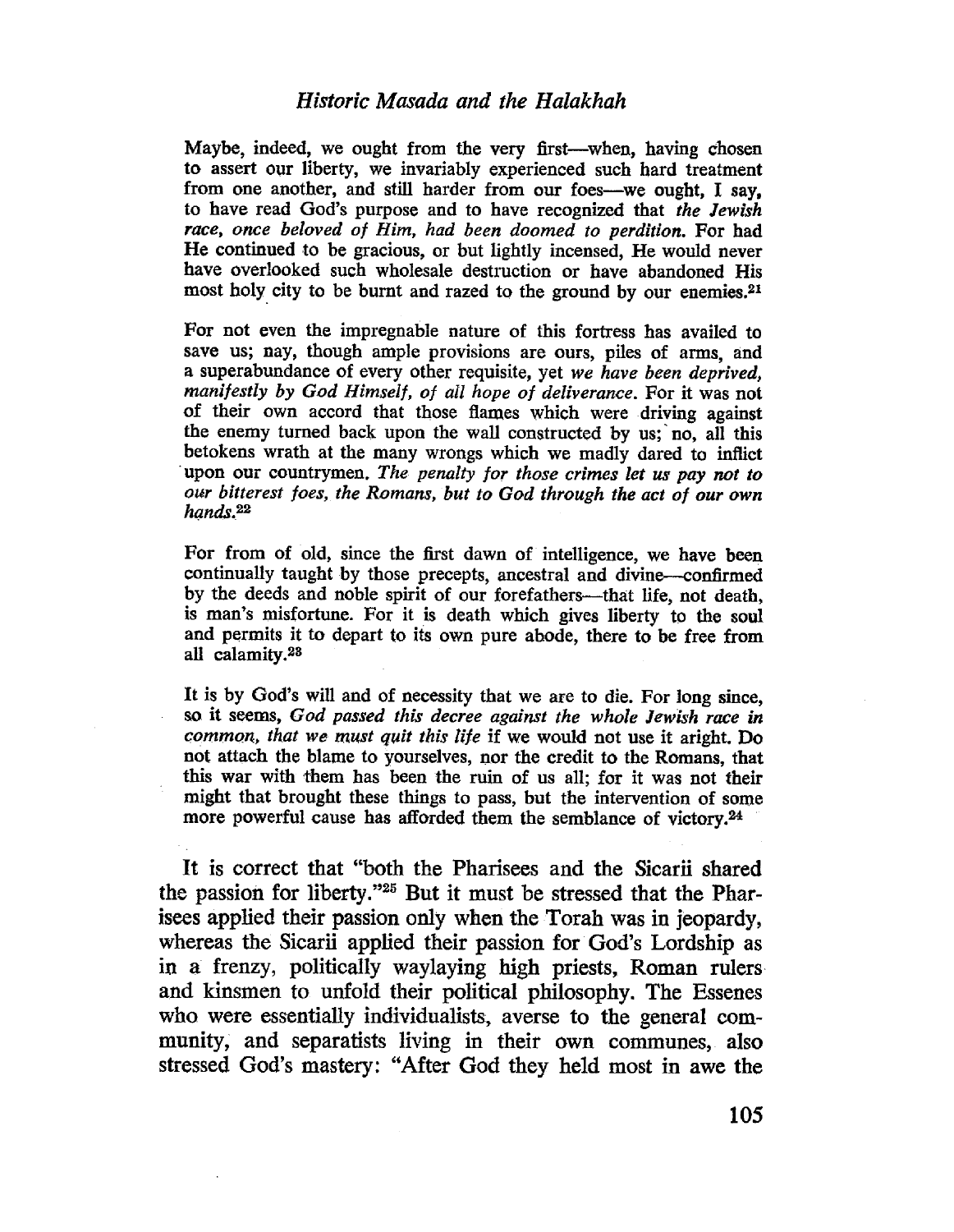name of their lawgiver; any blasphemy of whom is punished with death, "26 but they did not use daggers to emphasize or implement their notions.

It is to be noted that whereas the Pharisees stressed the principle "not to pronounce the ineffable name of God,"27 the Essenes went beyond this. They added to this rule also the name of Moses.<sup>28</sup> The Sicarii added further the rule not to call any one by the title *master*.<sup>29</sup> This fanaticism led to an extreme of disrespect for any authority, or in other words it was sheer *anarchy*. Such anarchy made them defeatists because the Sicarii felt that God was not with them, as noted above. They lacked therefore the hope in the mundane future or in the end of days, or in a better world, as entertained faithfully. by the Pharisees.

In essence, the Pharisaic attitude was that Torah supersedes politics; this was carried on by the later Tannaim. Even those Rabbis who are classified by some writers<sup>30</sup> as Rabbis of resistance or of the War Party also had respect for the sovereign . government. Only when Torah was in jeopardy was there any expression of revolt.

It is true that different personalities may have varying approaches about cooperation or resistance. Nevertheless the basic concept of all Tannaim was a firm respect for the Roman government,<sup>31a</sup> except where a restriction of Torah became involved. It is particularly wrong to state that Rabban Simon b. Gamaliel was a member of the War Party. He is listed as a member of the provisional government by Josephus<sup>32</sup> and he aimed to please, as the narrative there reveals. The actions of Rabbis Akiba,<sup>33</sup> Hananiah ben Teradyon,<sup>34</sup> Baba b. Buta,<sup>35</sup> Yehuda b. Baba<sup>36</sup> and Simon b. Yohai<sup>37</sup> involved resistance, only because Torah was at stake.

Hillel did not disown Herod;<sup>38</sup> Johanan ben Zakkai acknowledged Vespasian;<sup>39</sup> Joshua b. Hananiah preached submission to Rome,<sup>40</sup> Jose b. Kisma<sup>41</sup> upheld the same rule, and Eleazar b. Torta<sup>42</sup> too supported the government  $-$  for basically the concern of all these Sages was Torah. No political aspect was involved in their activism. They sought only to carry on the religious teachings and practices. Torah (nomos patri)<sup>43</sup> alone was the Jewish "way of life," the (Biblical) Derekh or (Rab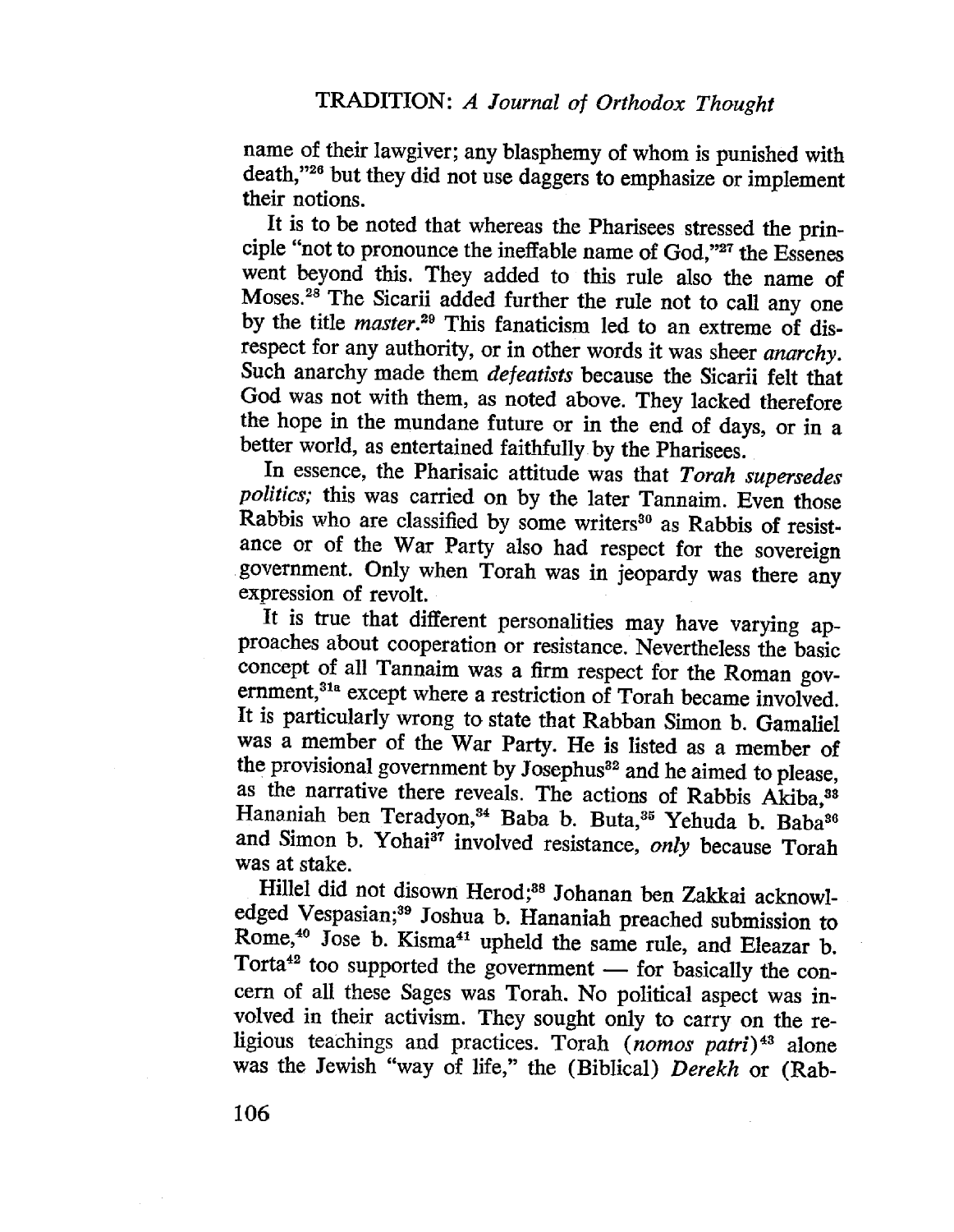binic) Halakhah.<sup>44</sup> In the case of the Sicarii, however, the approach was purely politicaL. From the records before us it is established that no Rabbi displayed dishonor<sup>45</sup> to the Emperor or procurator in the same vein as did the Sicarii. Only when restrictions of the "laws of the fathers" became the issue did these Sages revolt.

It should be reiterated that the Sicarii did not actually help in the war against Rome. Josephus mentions the full participation of the Zealots in military activity against the Romans, but not that of the Sicarü. The Sicarii only made forays against the Jews in En Geddi and the areas surrounding Masada in order to obtain food. Also, they murdered Jews on the Passover to gain their end.46

The Zealots, on the other hand, fought feverishly against the Romans during the war; with the fall of Jerusalem they disappeared. The Zealots span was thus limited only from July 66 to August 70 C.E. The Sicarii, however, functioned sporadically during the whole era of the first century till the death of their leader Menahem in  $65$  C.E.<sup>47</sup> After his death, they fled to Masada and remained in their refuge till the fall of the Jewish State and the mopping up by Silva in 72.48 As noted above, "the Sicarii had grown accustomed to the fortress and were afraid to venture far from their lair." Only after 72, for a short time, did they aim to stir up trouble in Alexandria.<sup>49</sup> Generally, then, every act of theirs was that of political anarchy and of worldly defeatism; there is no evidence at all that they resisted Rome during the war for existence (65-70).

An interesting historic mode to uphold the law  $-$  a fact not recorded in Josephus about the Sicarii at any time during their long period of activity  $-$  may be illustrated in the protest against Pilate's desire to bring ikons into Jerusalem. Josephus relates that there was a passive resistance:<sup>50</sup>

Pilate, being sent by Tiberius as procurator to Judaea, introduced into Jerusalem by night and under cover the effgies of Caesar which are called standards. This proceeding, when day broke, aroused immense excitement among the Jews; those on the spot were in consternation, considering their laws to have been trampled under foot, as those laws permit no image to be erected in the city; while the in-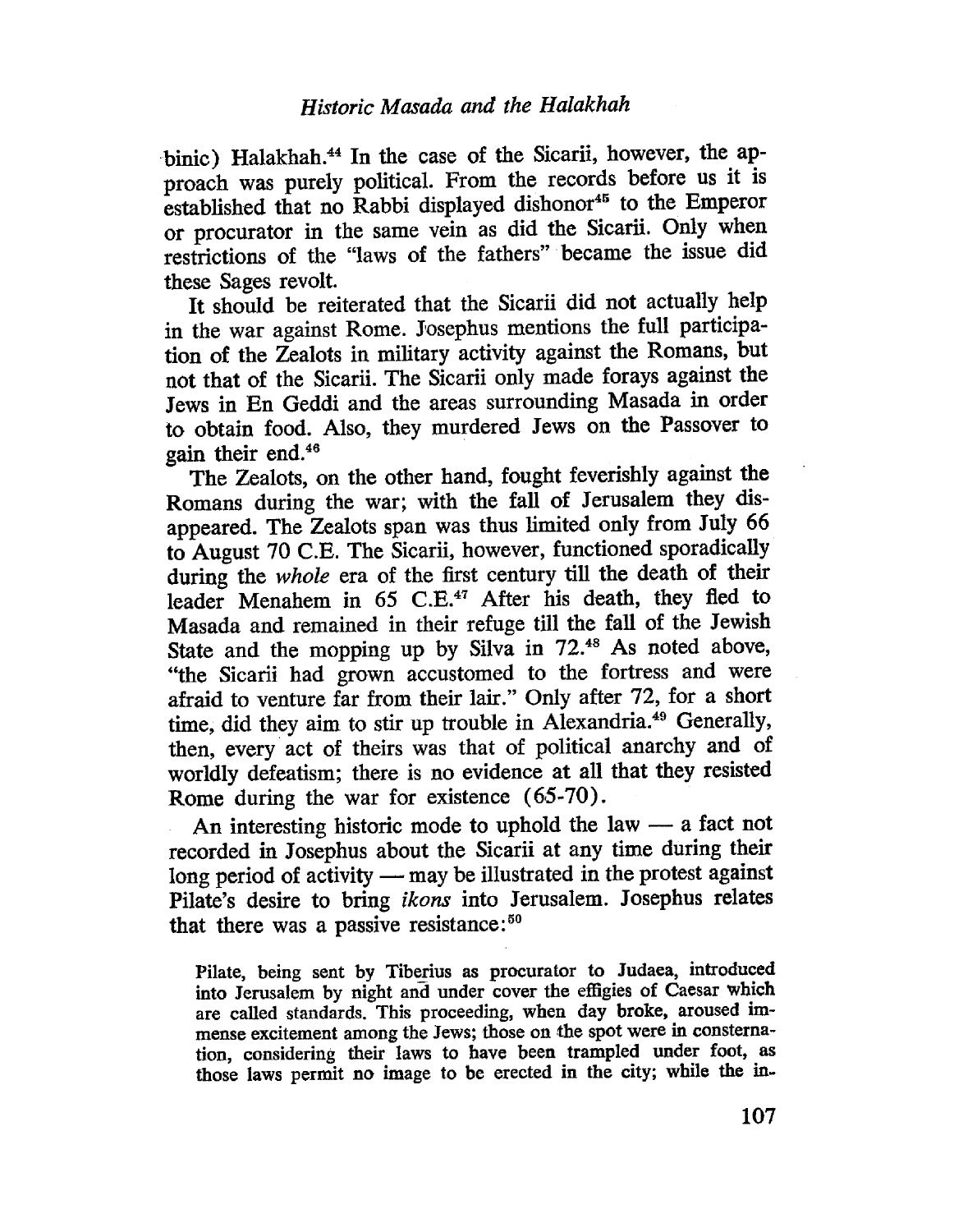dignation of the townspeople stirred the country-folk, who flocked together in crowds. Hastening after Pilate to Caesarea, the Jews im. plored him to remove the standards from Jerusalem and to uphold the laws of their ancestors. When Pilate refused, they fell prostrate around his house and for five whole days and nights remained motionless in that position. .

On the ensuing day Pilate took his seat on his tribunal in the great stadium and summoning the multitude, with the apparent intention of answering them, gave the arranged signal to his armed soldiers to surround the Jews. Finding themselves in a ring of troops, three deep, the Jews were struck dumb at this unexpected sight. Pilate, after threatening to cut them down, if they refused to admit Caesar's images, signalled to the soldiers to draw their swords. Thereupon the Jews, as by concerted action, flung themselves in a body on the ground, extended their necks, and exclaimed that they were ready rather to die than to transgress the law. Overcome with astonishment at such intense religious zeal. Pilate gave orders for the immediate removal of the standards from Jerusalem.

Sica - daggers - were not used, as did the Sicarii to enforce their aim. Pilate thereafter succumbed. This description by Josephus is worthy of recollection, and especially the phrase therein: "they were ready rather to die than transgress the law." This feature, and not the Sicarii activity, is a paragon of martyrdom. Years later the Sages, particularly Rabbi Akiba, fought to maintain Torah, but the kind of action inherent in the Sicari politics was not the mode of rabbinic conduct. We cannot even speak of the Sicarii in the same light as we do highly of the average Jew  $-$  even of the country folk, ek tas choras laos, the am ha-aretz, as described by Josephus in the Pilate incidents, for these simple folk were indeed loyal to God and the Judaean State to the very end.

To glorify the Sicarü as observant Jews who "believed in and practiced ritual immersion or frequented synagogues or observed the Sabbath and dietary laws, and tithes and other offerings, (and) as the Pharisees did, so did the Sicarii"<sup>51</sup> is another instance of misreading history.

In fact, not even among the Pharisees were all persons fully. observant, even as the Mishnah records various categories of haber, ne'eman and am ha-aretz.<sup>52</sup> It is also misleading to de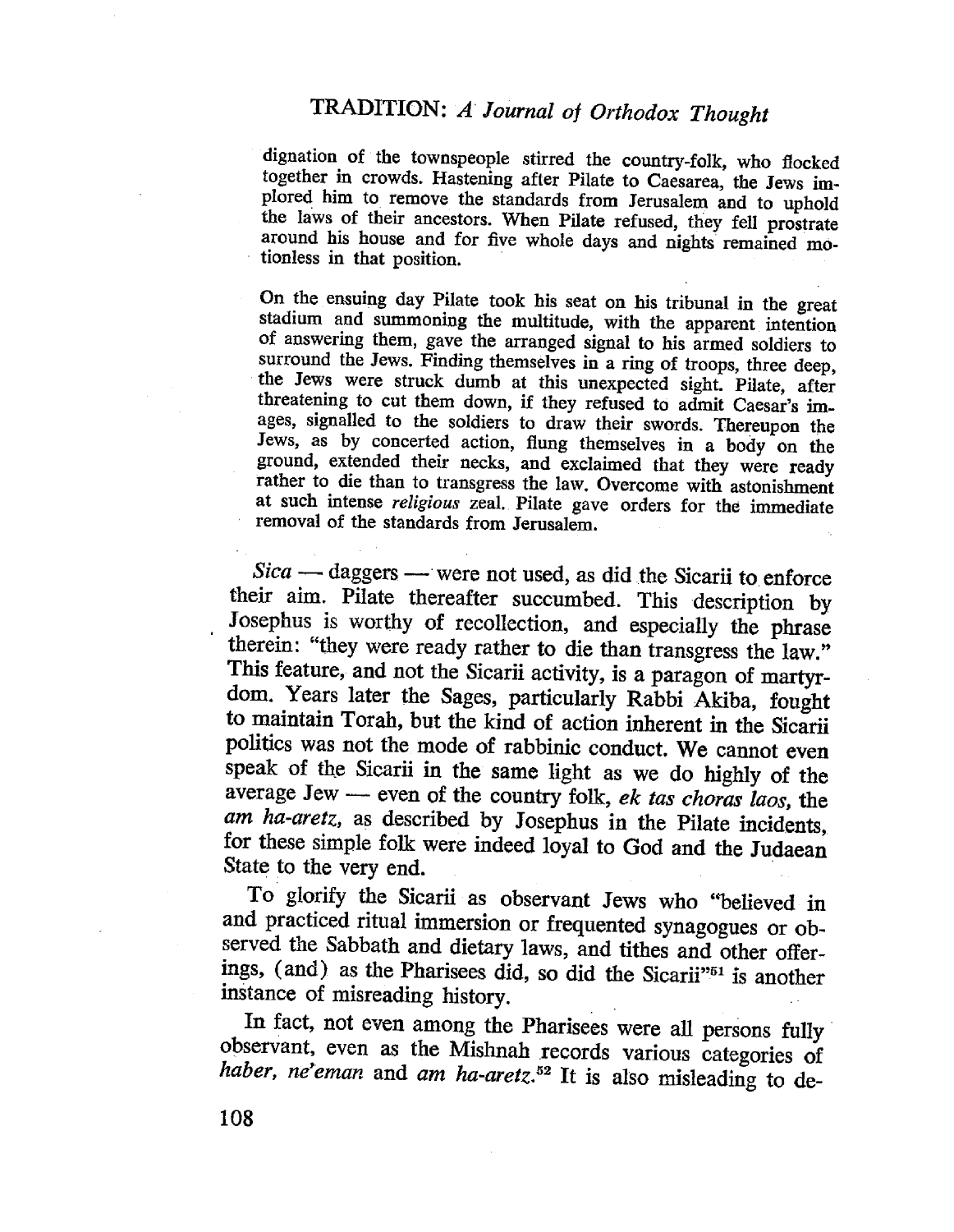clare that the Sicarii frequented synagogues. As' shown, there were no *synagogues* in Judea in the Second Temple era.<sup>53</sup> The Sicarii, however, went<sup>54</sup> to the Temple, as did most Jews, observant or not, during the Second Commonwealth.

As for the Mikveh in Masada, Professor Rabinowitz notes that had I visited Masada,<sup>55</sup> my views would be different. He is aware that I had been there; I had even discussed my impressions with him on his own veranda on a Sabbath afternoon in July 1968! Is Rabinowitz sure that the "modest Mikveh" in Masada, large enough for ritual immersion, was built by Herod a century before? Were the Mikvaot in Masada for the "pious Jews" in Herod's entourage, or for use by his harem? Did he build mikvaot in Masada to make an impression of his piety upon the Jews? Did the Sicarii later use both the Roman luxurious pools, with the sufficient quantity of 40 seah and the modest mikvaot on the mountain tops for ritual purity<sup>56</sup>? What evidence does Rabinowitz have for all this? Is it syllogistic that because there were Sicarii in Masada and because there were pools of sufficient quantity of water there,  $Q.E.D.$ : the Sicarii observed ritual purity. Surely, Rabinowitz is logical and pragmatic enough, living in modern Jerusalem (where there are many mikvaot) to recognize that such syllogism is not convincing; one cannot determine from apparent Masada pools any proof of observances for the ancient Sicarii in Masada.

Moreover, that the Masada pools were mikvaot, in the traditional sense needs corroboration. The word mikveh basically is a gathering. It is Biblically applied to men as well as to water. We read of "A pool of merchants"<sup>57</sup> and a "pool of water."<sup>58</sup> The ritual requisite was that a cistern, trench, cavern, groove, etc., contain sufficient water that had come directly and naturally from a source  $-$  spring or rain  $-$  without being drawn by a receptacle. If a vessel was used, the contents was called "drawn water" and its prohibition was enacted by the Sages.<sup>59</sup>

Mention is also made in the Mishnah of pools of gentiles. Those outside of *Eretz Yisrael* were valid for immersion by men suffering pollution, even if filled by a swing-beam for drawing water. Within the Land the pools of gentiles were valid even for menstruants, if outside the city gates. This is because it is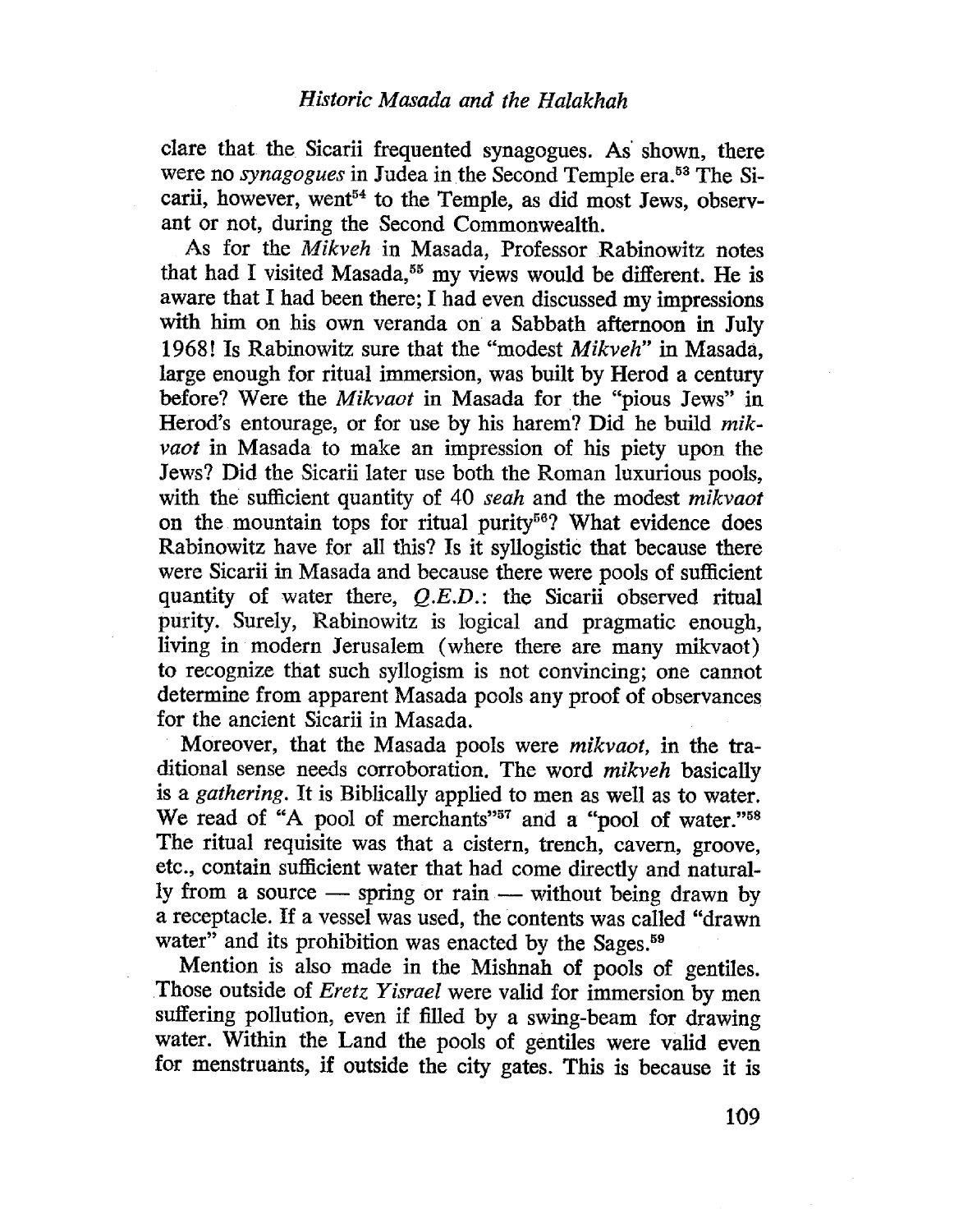assumed that' those pools far from the city were not used for washing clothes, thus not containing "drawn water."<sup>60</sup> The rule that there be a minimum of 40 seah water was a rabbinic enactment,<sup>61</sup> considering the need to cover the entire body.<sup>62</sup>

Many sages held this need to be the criterion; rabbinic measurement only set 40 *seah* as the minimum. Basically, natural running water was the determining factor. One therefore must recognize that in Masada, with the various ducts cut through the stone, and with reservoirs to hold the rain waters, that every pool thereon was supplied in this manner. Numerous cisterns were cut into the top of the mountain, particularly on the west ensuring an abundant water supply. There were huge underground water gates. One must therefore believe that the watersupply conduits for thè Roman type baths, swimming pools or mikvaot were all of a similar style — rain water collected in cisterns dug into the ground and conveyed through the ducts to the places needed. $63$ 

Despite these basic elements there were still problems in the Schools of the Second Century about the ritual Mikveh decisions.64 The Tosefta records that Rabban Simon ben Gamaliel declared that "he had no Halakhah." It is also related that Rabban Gamaliel immersed himself in a bathhouse in Ashkelon or perhaps in the ocean (not necessarily in a ritual *mikveh*).<sup>65</sup> Finalization of the ritual rules came only in the Second Century. The fact that the Masada pools may have been in accord with ritual measurements, as later finalized, and that the water came in naturalIy from the rain reservoir in the cut stone, still does not prove the religiosity of the inhabitants of Masada, namely that they piously followed set rules of mikvaot. The gathering of waters in Masada only proves that the inhabitants had suffcient supply for washing clothes and for their bathing. One may well ask, were the beautifully decorated and lavish pools on the lower stratum, where Herod lived, "pools of gentiles, i.e., Roman baths, while those on the very top of Masada were Jewish mikvaot specifically prepared by the Sicarii who did not use the "gentile pools"? Archeologists may be able to determine the age of an artifact from their findings, but surely this does not provide any evidence of the exact ritual mode or religious use of a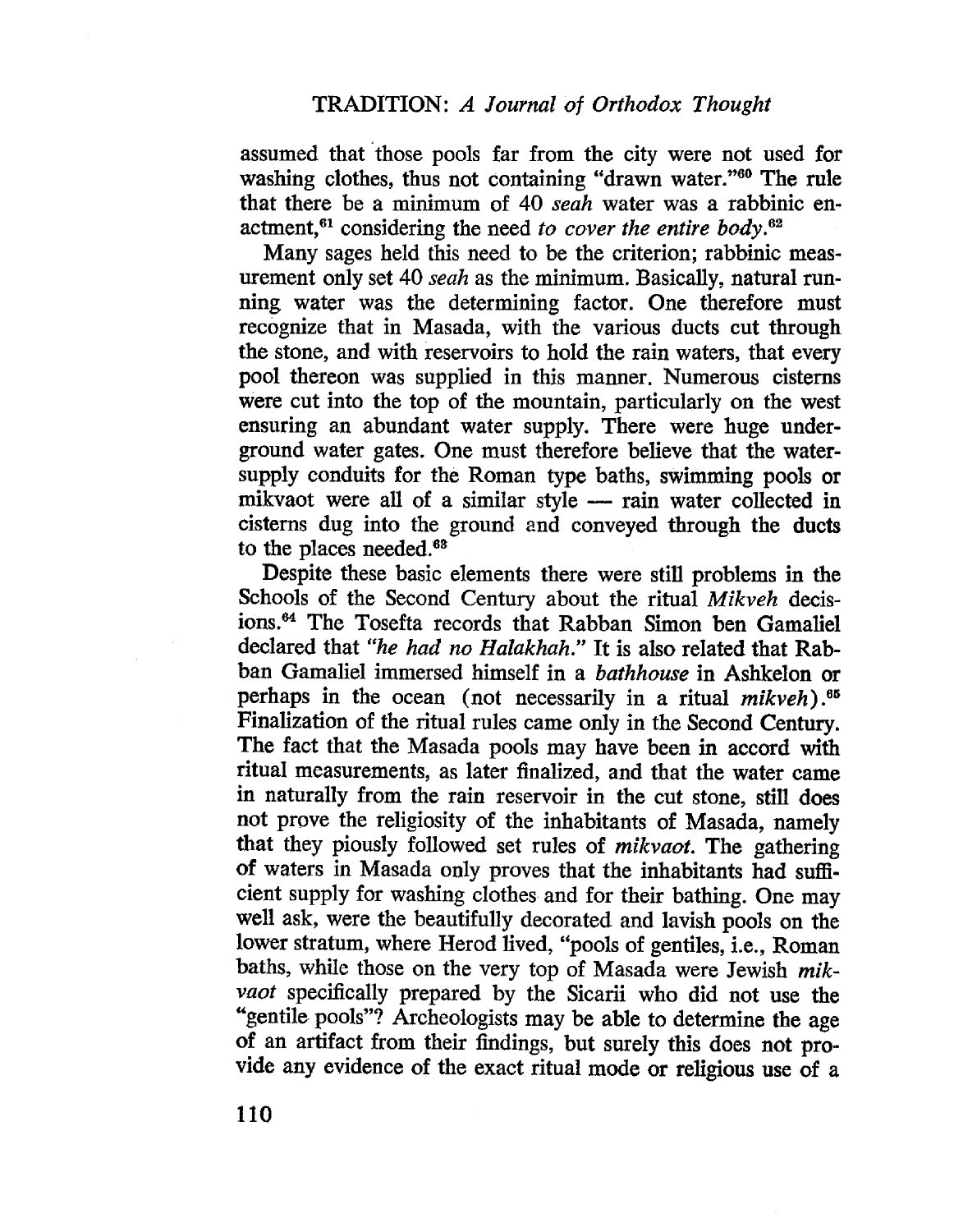Masada "pool."

Rabinowitz's statement<sup>66</sup> "whether they were *mikvehs* or not - and everything points to the fact that they were - is completely irrelevant to the irreligiosity or orthodoxy of the Sicarii" is unacceptable. To the contrary, if these pools were "mikvehs built by Herod a century before the events and the Zealots or Sicarii upon their arrival found them there," would not Josephus have mentioned them in his detailed and elaborate description of Masada? Why did he refrain from mentioning their ritual values if the pools expressed the "religious zeal" of the people - a subject Josephus always stressed?

The notion that "The Fourth Philosophy was the practiced thought of oneness - a practice which made the event of Masada not only possible but inevitable,"67 as expressed by another writer, is a slur on the other ancient Jews in the Second Commonwealth - be they Sadducees, Pharisees, or Essenes. In those days all believed in the oneness of God and practiced it; evidence for this is the historic incident of Caius Caligula who sought to install in the Temple statues of himself. Jews in Jerusalem and in Alexandria (led by Philo) were ready to die for Judaism, its belief and practice, rather than submit. Josephus relates: 68

When the Jews appealed to their law and the custom of their ancestors, and pleaded that they were forbidden to place an image of God, much more of a man, not only in their sanctuary but even in any unconsecrated spot throughout the country, Petronius replied, "But I too must obey the law of my master; if. I transgress it and spare you, I shall be put to death, with justice. War will be made on you by him who sent me, not by me; for I too, like you, am under orders." At this the multitude cried out that they were ready to endure everything for the law. Petronius, having checked their clamour, said, "Will you then go to war with Caesar?" The Jews replied that they offered sacrifce twice daiy for Caesar and the Roman people, but that if he wished to set up these statues, he must first sacrifce the entire Jewish nation; and that they presented themselves, their wives and their children, ready for the slaughter. These words filled Petronius with astonishment and pity at the spectacle of the incomparable devotion of this people to their religion and their unflinching resignation to death.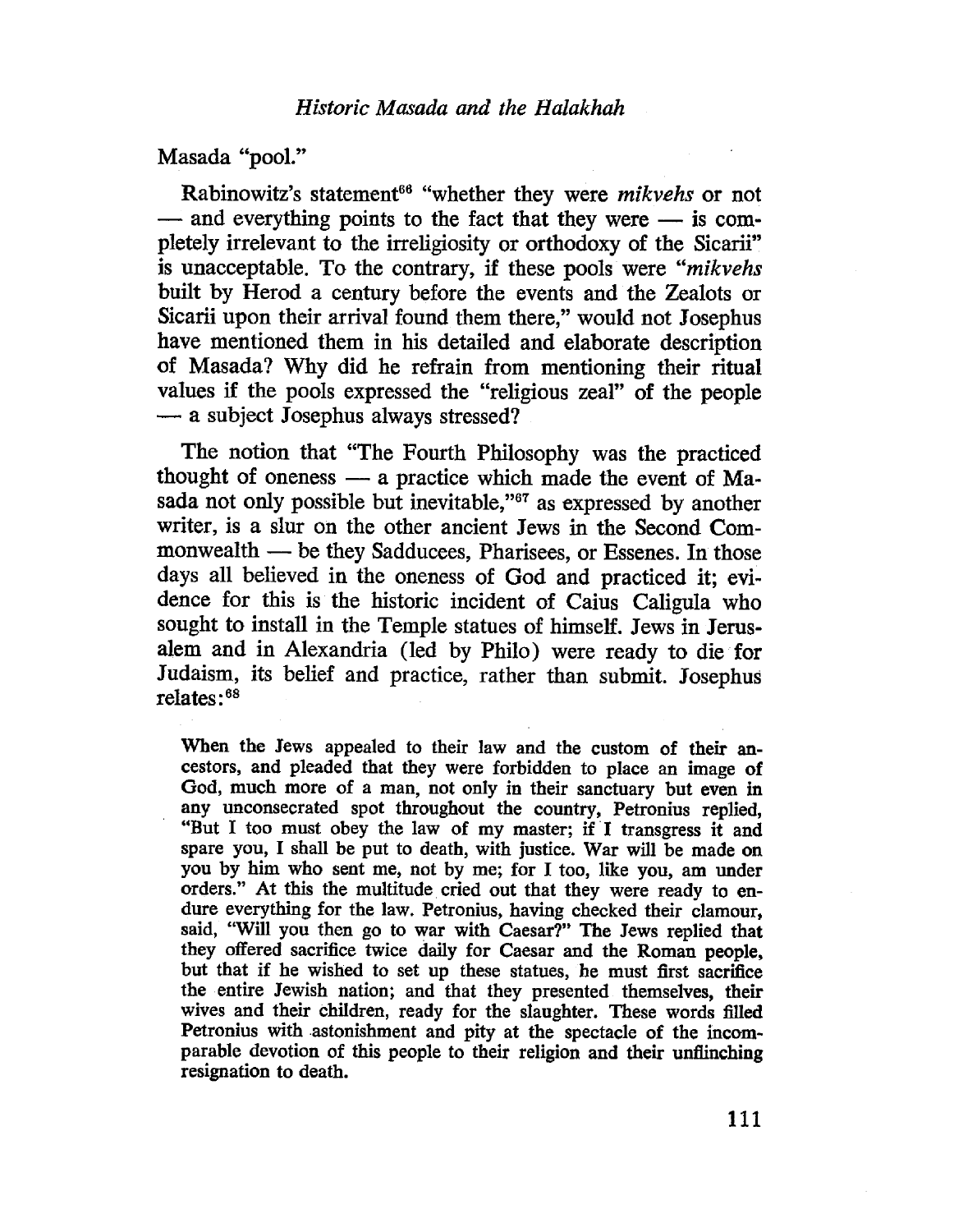The belief in the Shema and its basic principle of monotheism was firm, equally approved, held and observed by all Jews. The Sicarii, who as anarchists, were opposed to mortal rulers, likewise upheld it despite their sentiments and actions of defeatism. A universal belief in the Divine Being does not at all prove that the Sicarii were observant of mitzvot maasiot nor does it negate the fact that Sicarü were violent anarchists. They did not accept any human sovereignty; they believed only that "there is no lordship of man over man," for God alone is Ruler. This alone gave them the singular strength of battling against the ancient Jewish State and contributing to its final, complete unfortunate fall in 72 C.E."

My portrayal of the Sicarii is, as Rabinowitz indeed notes, a "denigrating account" of them. But this is as it should be. Does not Rabinowitz recognize the horrendous activities of the Sicarii during the Great War? Such are not my "preconceived ideas." I hopefully await Rabinowitz's proof from Josephus that the Sicarii did aid in the war against the Romans?

It is faIlacious to honor and to title the last occupants in Masada as observant Jews and as "martyrs." The salient fact is not that "the activities (of Masada) took place after the destruction of the Temple . . . and that they were bitter enders in Alexandria."<sup>69</sup> To the contrary it was only a stubborn continuance of their political anarchy. Now that the State had fallen, what could the bitter enders gain as heroes in Alexandria? They surely were not battling for Judaea! They were only displaying their fanatic anarchy against Rome rule everywhere. Surely in the eyes of the Jewish gerousia (the council) and leaders of Alexandria, these Sicarii, who constituted themselves as a continuous Jewish defense league even after the War of Independence of 65-70 C.E., despite their sacred and inherent love of liberty, were still dangerous to the Jewish community. The many historians, theologians and publicists who have written on Masada have not refuted Josephus' description of the Sicarii as the anarchists and defeatists who contributed to the Fall of the Judaean State.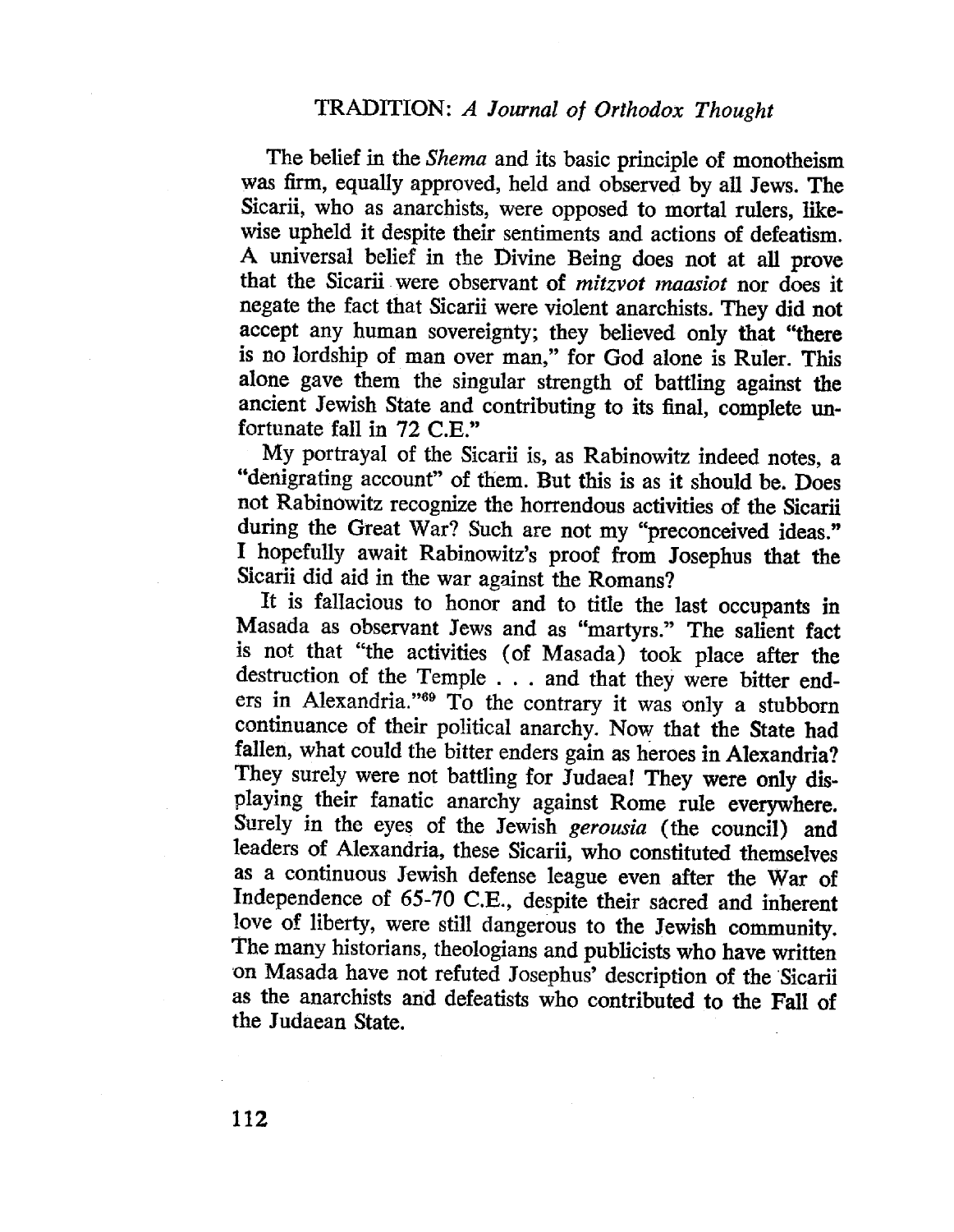#### **NOTES**

1. S. Spero, "In Defense of the Defenders of Masada," TRADITION, Spring 1970, p. 31ff; L. Rabinowitz, "The Masada Martyrs according to the Halakhah," ibid., Fall 1970, p. 31ff; Zvi Kolitz, "Masada-Suicide or Murder?," ibid., Summer 1971, p. 55ff; D. Frimer, "Masada in the Light of Halakhah," ibid., Summer 1971, p. 27ff.

2. S. Spero, "Communication on the Defenders of Masada," ibid., Fall 1971, p. 136. Also see reply of L. Rabinowitz (in the same issue), p. 138.

3. Orlah 1:3,

החדש אסור מן התורה בכל מסום והערלה הלכה והכלאים מדברי סופרים. 4. Eduyot 1:3, הואיל ואין הלכה אלא כדברי חמרובין

5. Erubin 6b, הלכה כבית הל

6. Ber. 43b, הלכה כדברי המכריע. הלכה כסתם משנה, Shab. 46a, Shab. I4b, הלכה ואין מורין כן

7. Introduction to Yad,

וראיתי לחלס חיבור זה הלכות חלכות בכל ענין וענין.

8. Tur, Introduction, שאין בה דעות שונות הלכה הלכה פסוסה שאין בה

9. Masada fell in May 72, just 1900 years ago.

10. Rabinowitz (supra, note 1) is correct in stating (p. 34) that "The Halakhah on . . . supreme sacrifice was still fluid (in the time of Elazar b. Yair). There was no Torah attitude or teaching of the Talmud." Nevertheless, he insists on using such a phrase as "The Halakhah of the Sicarii" (p. 37), without submitting any instance of "their Halakhah."

11. One cannot rely on Spero's references drawn from secondary sources, C. Roth, Farmer, Klausner, and Yawitz. Spero (p. 32) also misquotes the Josephus text in Ant. 18:1:6 when he writes "in all other things the Zealots are in agreement." The Greek text reads "Sicarii"-not Zealots. Compare also notes by L. Feldman in the Loeb edition of Josephus, Vol. 9, p. 21. "It should be noted that the identification of the Fourth philosophy with the Zealots which scholars so often assume is not found in Josephus here or in the account in it."

12. See my "The Sicarii in Masada-Glory or Infamy," TRADITION, Spring 1970.

13. B.J. IV, 228, 291 symmachois.

14. B.J. IV, 516.

15. *B.J.* IV, 505.

16. B.J. IV, 514, 558.

17. B.J. IV, 507.

18. Ant. XX at very end, peri tou nomon.

19. Ant. 18:23.

19a.  $B.J. 2:118.$ 

20. Ant. 18:23.

20b. See note in Loeb ed., B.J. II, 118, p. 368 note a.

21. B.J. VII, 327.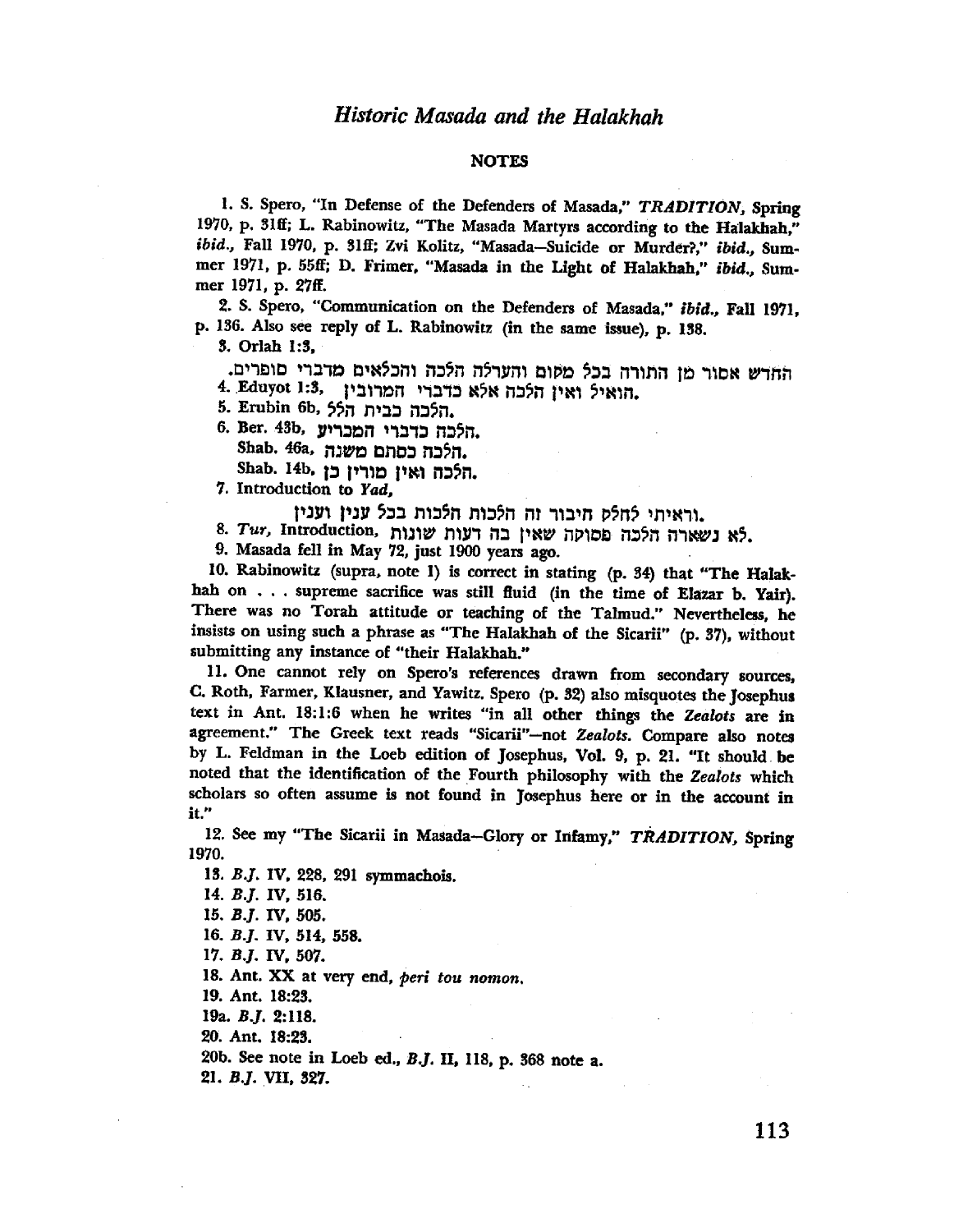22. Ibid., 331ff.

23. Ibid., 343.

24. Ibid., 359ff.

25. Rabinowitz (See note 1), p. 35.

 $. 26. B.J. II, 145.$ 

.כל ההוגה את השם באותיותיו אין לו חלק לעולם הבא 27. Sanhedrin 11:1 Yer Sanh. 28b and B. Kidd. 71a.

.לא כשאני נכתב אני נקרא נכתב ביוד הא ונקרא באלף דלת

See my "New Light from the Prophets?", JQR, LXII, 4 (April 1972), p. 236 and my "Pre-Karaism and the Sectarian (Qumran) Scrolls," Joshua Finkel Festschrift, Yeshiva University 1973, note 85.

28. B.J. II, 146 "After God they hold most in awe the name of their lawgiver."

29. Ant. 18:23 "... if only they avoid calling any man master (despote). 30. See Rabinowitz (supra, n. l), p. 31.

31a. This principle of respect for sovereignty may be seen in Ber. 58a: .הרואה מלכי אומות העולם אומר ברוך שנתן מכבודו לבריותיו Later R. Johanan even said

לעולם ישתדל אדם לרוץ לקראת מלכי ישראל... אלא אפ' לקראת מלכי אומות העולם.

32. Vita 191.

33. Ber. 62a

פעם אחת גזרה מלכות שלא יעסקו ישראל בתורה . . . ומצאו לר"ע שהיה מקהיל מהילות.

אני לא עסקתי אלא בתורה . . . אמאי קא עסקת בארייתא. 34. A.Z. 17b:

35. The reference is to Herod. B.B. 4a:

שבקוה לבבא בן בוטא למשקל עצה מיניה.

Rabinowitz erred in this citation. No doubt he meant Yehuda ben Baba. See next note.

פעם אחת גורה מלכות הרשעה גורח על ישראל. 36. Sanhedrin 14a: פעם

\_\_\_ .שכל הסומך יהרג . . . יהודה בן בבא הלך . . . וסמך שם ה' זקנים 37. Ber. 35b:

,רשב"י אומר אפשר אדם חורש בשעת חרישה תורה מה תהא עליה

though in A.Z. 2b and Shabbat 33 we read (יהרג) שמעון שגינה

38. Ant. 15:1:1; 15, 10:4.

40. Bereshit Rabba 64 end; A.Z. 18a.

41. R. Jose believed, as did the Essenes, (in questioning R. Hananiah b. Teradyon)

אי אתה יודע שאומה זו מן השמים המליכוה ואני שמעתי שאתה יושב ועוסק בתורה וספר מונח לך בחיקך

42. A.Z. 17b, R. Elazar b. Parta held

אי סייפא לא ספרא מ"ט תנית . . . מ"ט קרי לך רבי.

43. Patrious nomous B.J. 6.6:2 (334). See my "The Pesher Nahum Talmud," *J.B.L.*, LXXXVI, 4 (1961), p. 442.

ית was called by the Rabbis , הלכה was called by the Rabbis